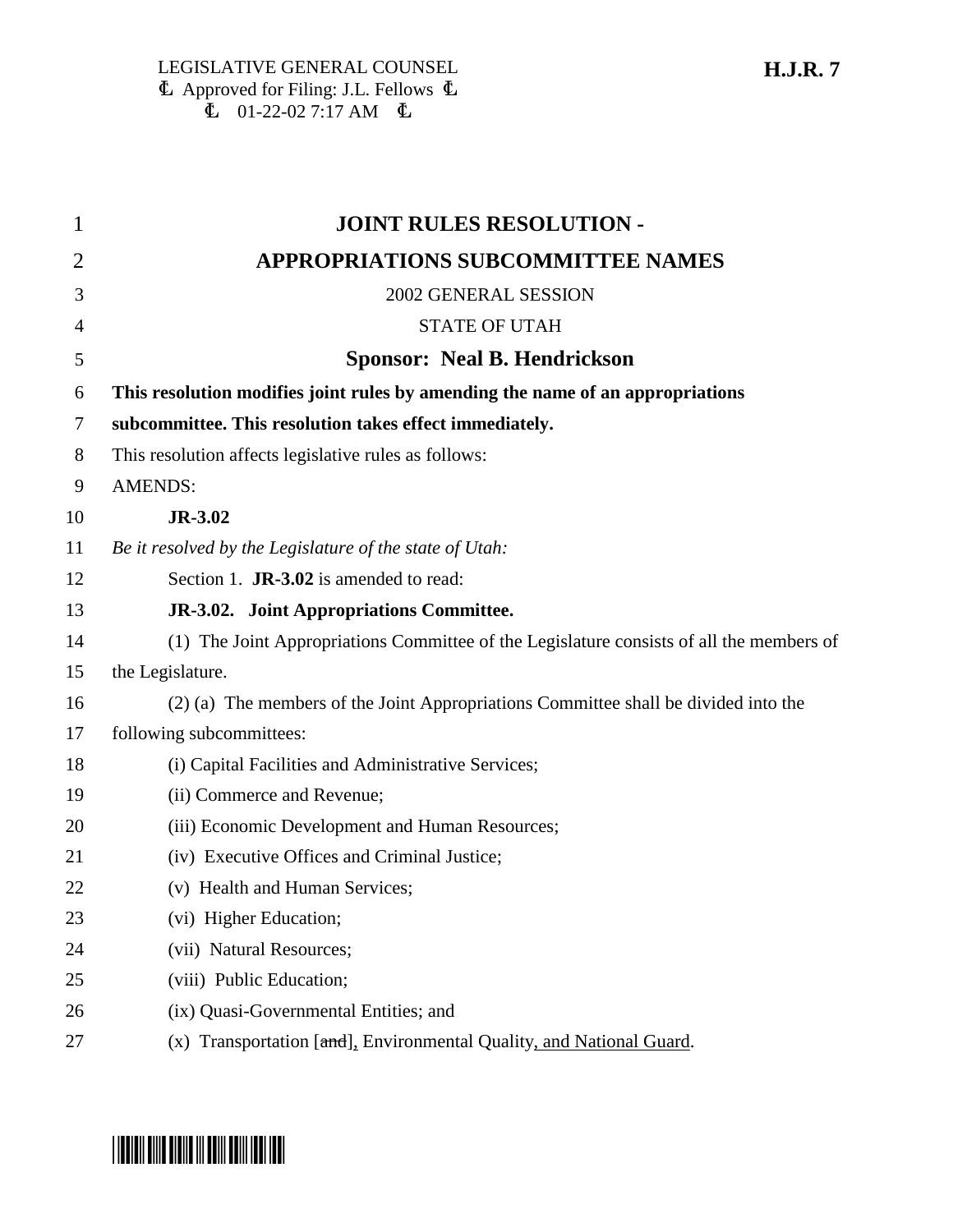| 28 | (b) The President of the Senate and Speaker of the House shall appoint their respective              |
|----|------------------------------------------------------------------------------------------------------|
| 29 | members to each subcommittee.                                                                        |
| 30 | (c) The Quasi-Governmental Entities Subcommittee shall have the same members as the                  |
| 31 | Legislative Quasi-Governmental Entities Committee created in Section 63-95-201.                      |
| 32 | (3) (a) A majority of any committee or subcommittee constitutes a quorum for the                     |
| 33 | transaction of business.                                                                             |
| 34 | (b) In determining a committee or subcommittee quorum, a majority is at least 50% in one             |
| 35 | house and more than 50% in the other.                                                                |
| 36 | (c) In all decisions of the subcommittees, a majority vote will prevail. A majority vote is          |
| 37 | at least 50% of the members of one house and more than 50% in the other house in attendance.         |
| 38 | (4) (a) There shall be an Executive Appropriations Committee consisting of 18 members                |
| 39 | composed of:                                                                                         |
| 40 | (i) three members of the majority leadership of the Senate and four members of the                   |
| 41 | majority leadership of the House;                                                                    |
| 42 | (ii) two members of the minority leadership of the Senate and three members of the                   |
| 43 | minority leadership of the House;                                                                    |
| 44 | (iii) the chair of the Senate Appropriations Committee and the chair of the House                    |
| 45 | Appropriations Committee; and                                                                        |
| 46 | (iv) (A) one member from the majority party of the Senate as appointed by the President              |
| 47 | of the Senate or as chosen by the Senate majority caucus;                                            |
| 48 | (B) two members from the minority party of the Senate as appointed by the Senate                     |
| 49 | minority leader or as chosen by the Senate minority caucus; and                                      |
| 50 | (C) one member from the minority party of the House as appointed by the House minority               |
| 51 | leader or as chosen by the House minority caucus.                                                    |
| 52 | (b) A member of the Executive Appropriations Committee, whose membership is                          |
| 53 | determined under Subsection $(4)(a)(i)$ or (ii), may appoint a designee to permanently serve in that |
| 54 | individual's place with the approval of the Speaker or the President for any majority party member   |
| 55 | or with the approval of the House or Senate minority party leader for any minority party member.     |
| 56 | (c) In all decisions of the Executive Appropriations Committee, a majority vote prevails.            |
| 57 | When a division is requested, that vote must include at least 50% of the members of one house and    |
| 58 | more than 50% of the members of the other house in attendance.                                       |
|    |                                                                                                      |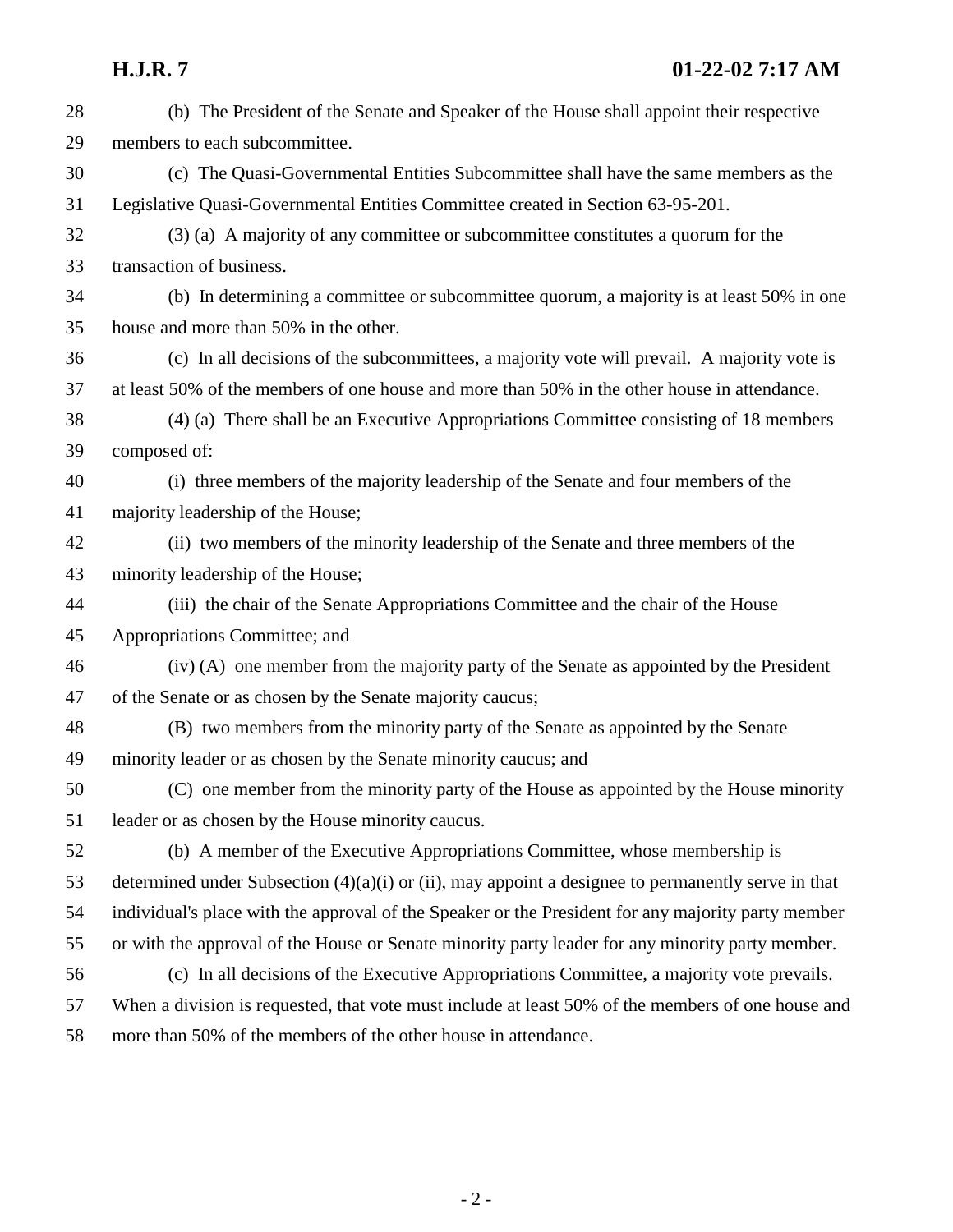## **01-22-02 7:17 AM H.J.R. 7**

| 59 | (5) (a) The Executive Appropriations Committee shall meet no later than the third                    |
|----|------------------------------------------------------------------------------------------------------|
| 60 | Wednesday in December to:                                                                            |
| 61 | (i) direct staff as to what revenue estimate to use in preparing budget recommendations;             |
| 62 | (ii) decide whether or not to set aside special allocations for the end of the session;              |
| 63 | (iii) set aside an appropriate amount for fiscal note bills;                                         |
| 64 | (iv) approve the appropriate amount for each subcommittee to use in preparing its budget;            |
| 65 | and                                                                                                  |
| 66 | (v) set a budget figure.                                                                             |
| 67 | (b) The chairs of each appropriation subcommittee are invited to attend this meeting.                |
| 68 | The Office of Legislative Fiscal Analyst shall prepare revised revenue estimates in<br>(6)           |
| 69 | February.                                                                                            |
| 70 | (7) The Executive Appropriations Committee shall include in its consideration tax                    |
| 71 | collections and revenue policy, tax administration, and analysis of revenue sources.                 |
| 72 | (8) (a) With the approval of the Executive Appropriations Committee, time schedules for              |
| 73 | subcommittee meetings will be determined so that no conflict exists with the annual general          |
| 74 | sessions or standing committee meetings of the Legislature.                                          |
| 75 | (b) Appropriations subcommittees may not meet while the Senate or House is in session                |
| 76 | without special leave from the Speaker of the House and the President of the Senate.                 |
| 77 | $(9)$ (a) (i) It is the duty of the appropriations chair of each house to receive the reports of     |
| 78 | the subcommittees and to forward the reports to the Executive Appropriations Committee.              |
| 79 | (ii) The Executive Appropriations Committee shall combine the reports into a total                   |
| 80 | appropriations bill.                                                                                 |
| 81 | (b) The Executive Appropriations Committee shall establish a liaison between their                   |
| 82 | committee and each of the appropriations subcommittees.                                              |
| 83 | (10) All proposed items of expenditure to be included in the final appropriations bill,              |
| 84 | including appropriations for the Legislature and its committees and staff, shall be submitted to one |
| 85 | of the subcommittees named in this rule for consideration and recommendation.                        |
| 86 | (11) (a) After receiving and reviewing subcommittee reports, the Executive Appropriations            |
| 87 | Committee may refer the report back to an appropriations subcommittee with any guidelines the        |
| 88 | Executive Appropriations Committee considers necessary to assist the subcommittee in producing       |
| 89 | a balanced budget.                                                                                   |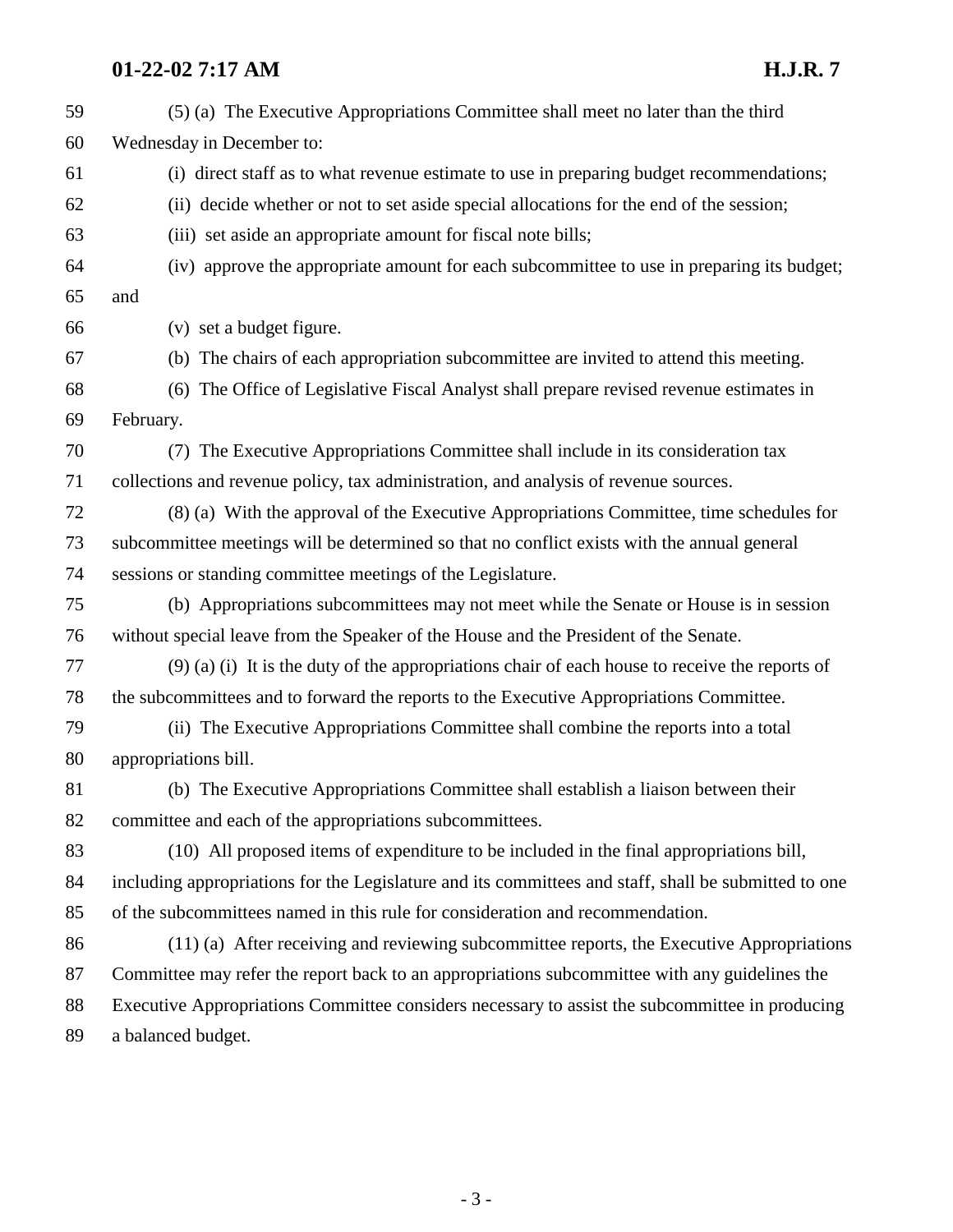| 90  | (b) The subcommittee shall meet to review the new guidelines and report the adjustments        |
|-----|------------------------------------------------------------------------------------------------|
| 91  | to the chairs of the Executive Appropriations Committee as soon as possible.                   |
| 92  | (12) (a) After receiving the reports, the appropriations chairs will report them to the        |
| 93  | <b>Executive Appropriations Committee.</b>                                                     |
| 94  | (b) That committee shall:                                                                      |
| 95  | (i) make any further adjustments necessary to balance the budget; and                          |
| 96  | (ii) complete all decisions necessary to draft the final appropriations bill no later than the |
| 97  | 38th day of the annual general session.                                                        |
| 98  | (13) (a) During the interim, the Executive Appropriations Committee shall meet at least        |
| 99  | every other month on the day before interim meetings on alternating months between Legislative |
| 100 | Management Committee meetings.                                                                 |
| 101 | (b) The first meeting of the Executive Appropriations Committee shall be in the month          |
| 102 | following the first meeting of the Legislative Management Committee.                           |
| 103 | (c) The appropriations subcommittee chairs may attend these meetings and provide input         |
| 104 | regarding their budget.                                                                        |
| 105 | (d) (i) Each year, the Executive Appropriations Committee shall:                               |
| 106 | (A) select a state agency, institution, or program to be the subject of an in-depth budget     |
| 107 | review; and                                                                                    |
| 108 | (B) direct an appropriation subcommittee to conduct the in-depth budget review of the          |
| 109 | agency and report back to the Executive Appropriations Committee.                              |
| 110 | (ii) In conducting the in-depth budget review, the appropriations subcommittee shall:          |
| 111 | (A) study, in detail, the budget of the agency, institution, or program;                       |
| 112 | (B) prepare a report making recommendations for reduction or additions to the budget of        |
| 113 | that agency, institution, or program; and                                                      |
| 114 | (C) present its findings and recommendations to the Executive Appropriations Committee.        |
| 115 | Section 2. Effective date.                                                                     |
| 116 | This resolution takes effect upon approval by a constitutional majority vote of all members    |
| 117 | of the Senate and House of Representatives.                                                    |